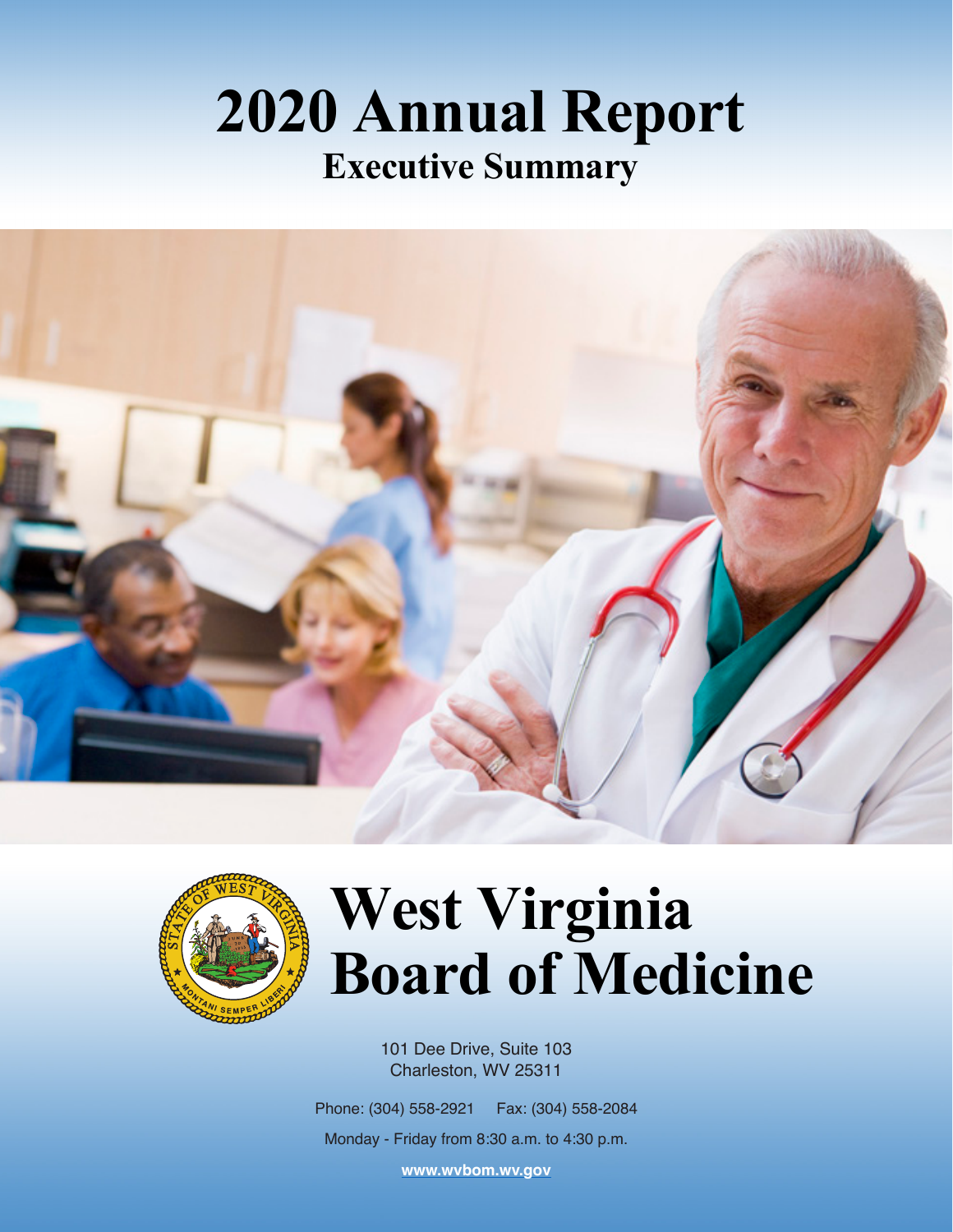#### PAGE 2 - 2020 ANNUAL REPORT **WITH A SERVICE AND A REPORT AND A REPORT**

# **West Virginia Board of Medicine Mission, Vision, and Core Values**

**MISSION:** The West Virginia Board of Medicine is the state agency charged with protecting the health and safety of the public through licensure, regulation and oversight of medical doctors (MDs), podiatric physicians (DPMs), and collaborating physician assistants (PAs).

**VISION:** We will be a national leader in innovative oversight of health professionals.

#### **CORE VALUES:**

- Integrity Our actions are congruent with our words. We question actions inconsistent with our values.
- Public Protection (Compliance) We follow the law and achieve complete compliance with the rules, policies and procedures that have been established to safeguard the public and to regulate the health care professionals we serve in a fair and just manner.
- Accountability (Accuracy) We believe we must ensure that information is exact and correct. Accurate work product, with strong attention to detail and efficiency of process, is important. We, individually and collectively, are responsible for our actions.
- Trust (Reliability & Respect) We strive to earn the confidence of others. We demonstrate consistently strong performance with respect and dignity.

## **West Virginia Board of Medicine Staff**

| <b>Staff Member</b>                               | <b>Position</b>                                | <b>Email Address</b>     | <b>Extension</b> |
|---------------------------------------------------|------------------------------------------------|--------------------------|------------------|
| <b>ADMINISTRATION</b>                             |                                                |                          |                  |
| Mark A. Spangler, MA                              | <b>Executive Director</b>                      | Mark.A.Spangler@wv.gov   | 49862            |
| Jamie S. Alley, Esq.                              | Deputy Director / General Counsel              | Jamie.S.Alley@wv.gov     | 49864            |
| Melissa D. Cross                                  | Technical Writer / Admin. Assistant            | Melissa.D.Cross@wv.gov   | 49865            |
| Greg S. Foster, Esq.                              | <b>Board Attorney</b>                          | Greg.S.Foster@wv.gov     | 49863            |
| Jamie C. Frame                                    | <b>Executive Administrative Assistant</b>      | Jamie.C.Frame@wv.gov     | 49876            |
| Leisa L. Reed                                     | <b>Administrative Assistant / Receptionist</b> | Leisa.L.Reed@wv.gov      | 49878            |
| Deborah D. Scott                                  | <b>Fiscal Officer</b>                          | Deb.D.Scott@wv.gov       | 49875            |
| Andrew R. Wessels                                 | Director of Intergovernmental and PR           | Andrew.R.Wessels@wv.gov  | 49874            |
| Scott A. Wilkinson                                | Information Systems Coordinator                | Scott.A.Wilkinson@wv.gov | 49877            |
| LICENSURE, CERTIFICATION & RENEWALS               |                                                |                          |                  |
| Sheree J. Thompson                                | Supervisor                                     | Sheree.J.Thompson@wv.gov | 49870            |
| Thomas M. McCall                                  | Physician Assistant Licensure Analyst          | Thomas.M.McCall@wv.gov   | 49873            |
| Angela M. Scholl                                  | Licensure Analyst Last Names A-L               | Angela.M.Scholl@wv.gov   | 49872            |
| Carmella L. Walker                                | Licensure Analyst Last Names M-Z               | Carmella.L.Walker@wv.gov | 49871            |
| <b>INVESTIGATION, COMPLAINTS &amp; COMPLIANCE</b> |                                                |                          |                  |
| Leslie A. Thornton, CMBI                          | Supervisor                                     | Leslie.A.Thornton@wv.gov | 49866            |
| Joseph A. Lewis                                   | Paralegal                                      | Joseph.A.Lewis@wv.gov    | 49868            |
| Patrick A. Muncie, CMBI                           | Investigator                                   | Patrick.A.Muncie@wv.gov  | 49869            |
| Jacob W. Spradling                                | <b>Complaints Coordinator</b>                  | Jacob.W.Spradling@wv.gov | 49867            |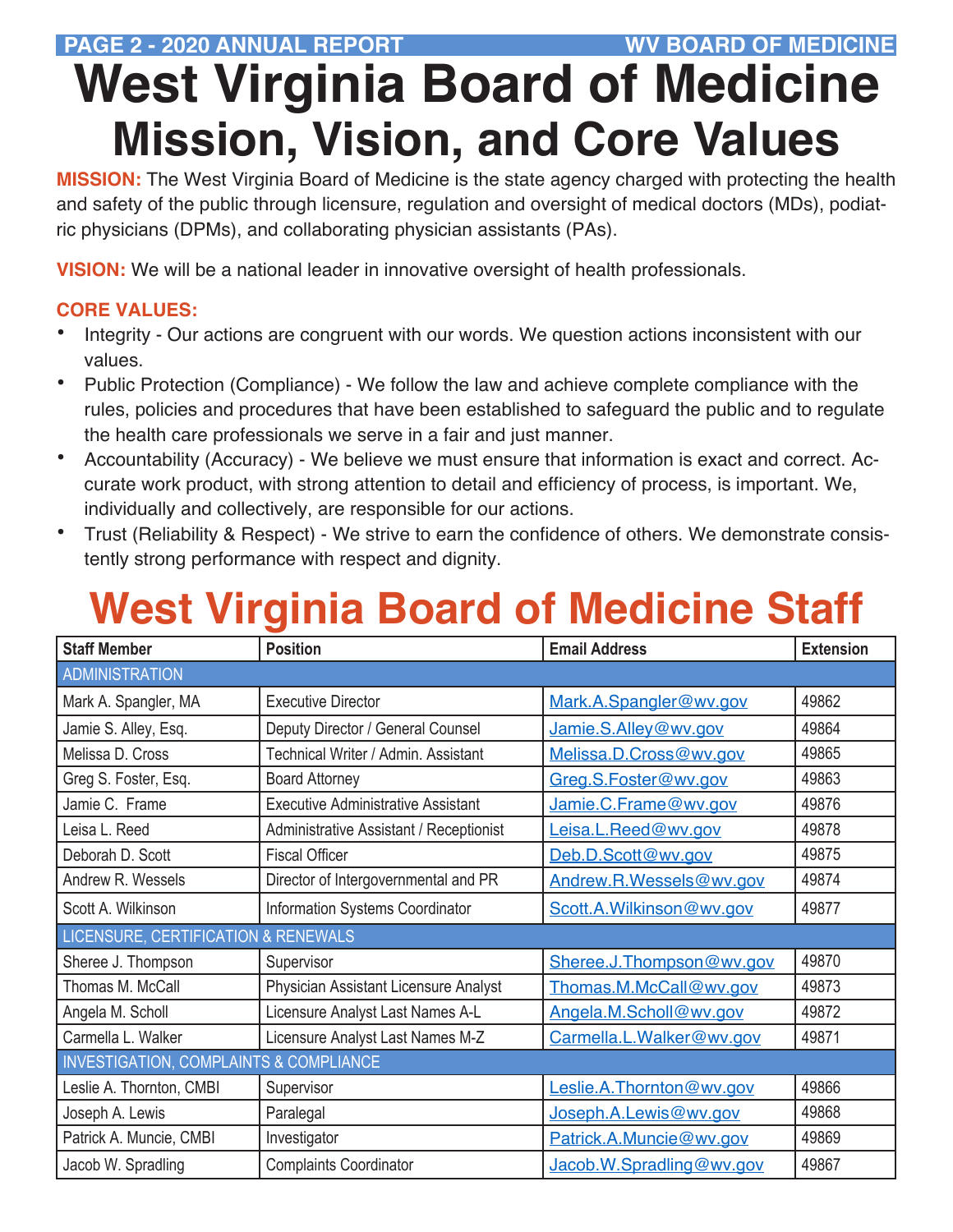#### **PAGE 3 - 2020 ANNUAL REPORT WV BOARD OF MEDICINE**

ř.

| <b>Summary of Licensure Activity</b><br><b>Licenses, Certifications, Permits and Registrations</b><br><b>Issued Between July 1, 2018 and June 30, 2020</b> |                |  |
|------------------------------------------------------------------------------------------------------------------------------------------------------------|----------------|--|
| Medical Doctor (MD) Licenses                                                                                                                               | 1,307          |  |
| MD Licenses Issued Pursuant to the Interstate Medical Licensure Compact<br>(IMLC)                                                                          | 264            |  |
| IMLC Letters of Qualification (LOQs) Issued to WV-Licensed MDs as State of<br><b>Principal Licensure</b>                                                   | 45             |  |
| Limited License to Practice Medicine and Surgery at a Designated State Vet-<br>erans Nursing Home Facility                                                 | 0              |  |
| <b>Educational Permits</b>                                                                                                                                 | 682            |  |
| <b>Medical School Faculty Licenses</b>                                                                                                                     | 5              |  |
| Reactivation of Licenses Expired More Than One Year - MD                                                                                                   | 37             |  |
| Reinstatement of Licenses Within One Year of Expiration - MD                                                                                               | 43             |  |
| Restricted MD Licenses in Extraordinary Circumstances                                                                                                      | 3              |  |
| <b>Special Volunteer Medical Licenses</b>                                                                                                                  | 1              |  |
| <b>Temporary MD Licenses</b>                                                                                                                               | 111            |  |
| Emergency Registrations (MDs Holding Out-of-State Licensure)                                                                                               | 1,088          |  |
| Emergency Registrations (Retired or Inactive WV Licensees)                                                                                                 | 4              |  |
| Controlled Substance Dispensing Practitioner Registrations - MD                                                                                            | 30             |  |
| Podiatric Physician (DPM) Licenses                                                                                                                         | 18             |  |
| Reactivation of Licenses Expired More Than One Year - DPM                                                                                                  | 0              |  |
| Reinstatement of Licenses Within One Year of Expiration - DPM                                                                                              | 2              |  |
| <b>Temporary DPM Licenses</b>                                                                                                                              | 2              |  |
| Controlled Substance Dispensing Practitioner Registrations - DPM                                                                                           | $\mathbf{0}$   |  |
| Physician Assistant (PA) Licenses                                                                                                                          | 217            |  |
| Reactivation of Licenses Expired More Than One Year - PA                                                                                                   | 10             |  |
| Reinstatement of Licenses Within One Year of Expiration - PA                                                                                               | $\overline{7}$ |  |
| <b>Temporary PA Licenses</b>                                                                                                                               | 70             |  |
| Emergency Registrations (PAs Holding Out-of-State Licensure)                                                                                               | 95             |  |
| <b>Emergency Registrations (Retired WV PAs)</b>                                                                                                            | $\Omega$       |  |
| Controlled Substance Dispensing Practitioner Registrations - PA                                                                                            | 35             |  |
| Radiology Assistant Licenses                                                                                                                               | 0              |  |
| <b>Medical Corporation Authorizations</b>                                                                                                                  | 35             |  |
| Professional Limited Liability Company Authorizations                                                                                                      | 39             |  |
| Active Duty Military or Spouse License Fee Waivers<br>$(MDs = 0; DPMs = 1; PAs = 1)$                                                                       | 2              |  |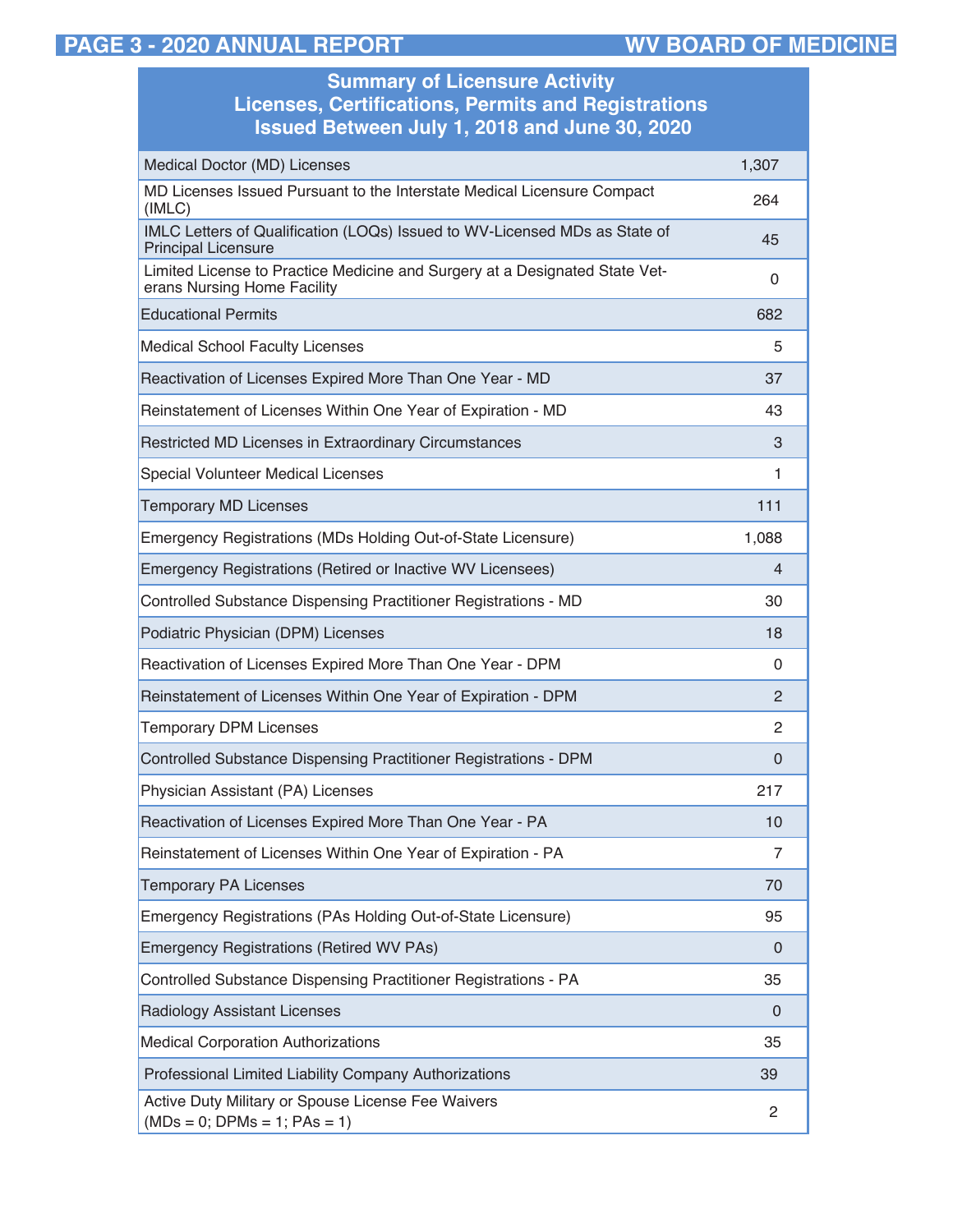| <b>Total Licensure as of June 30, 2020</b>                                                                      |       |
|-----------------------------------------------------------------------------------------------------------------|-------|
| MDs With Primary Work Addresses in WV - Active                                                                  | 4,459 |
| MDs With Primary Work Addresses Outside WV - Active                                                             |       |
| (Includes 314 Licenses Issued Pursuant to the Interstate Medical<br>Licensure Compact or IMLC)                  | 2,824 |
| <b>MDs With No Primary Work Address</b>                                                                         | 314   |
| <b>MDs With Inactive Licenses</b>                                                                               | 474   |
| Total Number of Medical Doctors (Including IMLC Licensees and<br>Inactive Licensees)                            | 8,071 |
| IMLC Letters of Qualification (LOQs) Issued to WV-Licensed MDs<br>as State of Principal Licensure               | 55    |
| Limited License to Practice Medicine and Surgery at a Designated<br><b>State Veterans Nursing Home Facility</b> | 0     |
| <b>Medical School Faculty Licenses</b>                                                                          | 8     |
| Restricted MD Licenses in Extraordinary Circumstances                                                           | 10    |
| <b>Special Volunteer Medical Licenses</b>                                                                       | 5     |
| Controlled Substance Dispensing Practitioner Registrations - MD                                                 | 397   |
| Podiatric Physicians With Primary Work Addresses in WV - Active                                                 | 82    |
| Podiatric Physicians With Primary Work Addresses Outside WV -<br>Active                                         | 43    |
| Podiatric Physicians With Inactive Licenses                                                                     | 9     |
| <b>Total Number of Podiatric Physicians</b>                                                                     | 134   |
| Controlled Substance Dispensing Practitioner Registrations - DPM                                                | 13    |
| Physician Assistants With Practice Agreements in WV                                                             | 943   |
| Physician Assistants With No Practice Agreements                                                                | 155   |
| <b>Total Number of Physician Assistants</b>                                                                     | 1,098 |
| Controlled Substance Dispensing Practitioner Registrations - PA                                                 | 41    |
| <b>Radiology Assistant Licenses</b>                                                                             | 0     |
| <b>Medical Corporation Authorizations</b>                                                                       | 307   |
| Professional Limited Liability Company Authorizations                                                           | 145   |
| Active Duty Military or Spouse License Fee Waivers<br>$(MDs = 3; DPMs = 1; PAs = 1)$                            | 5     |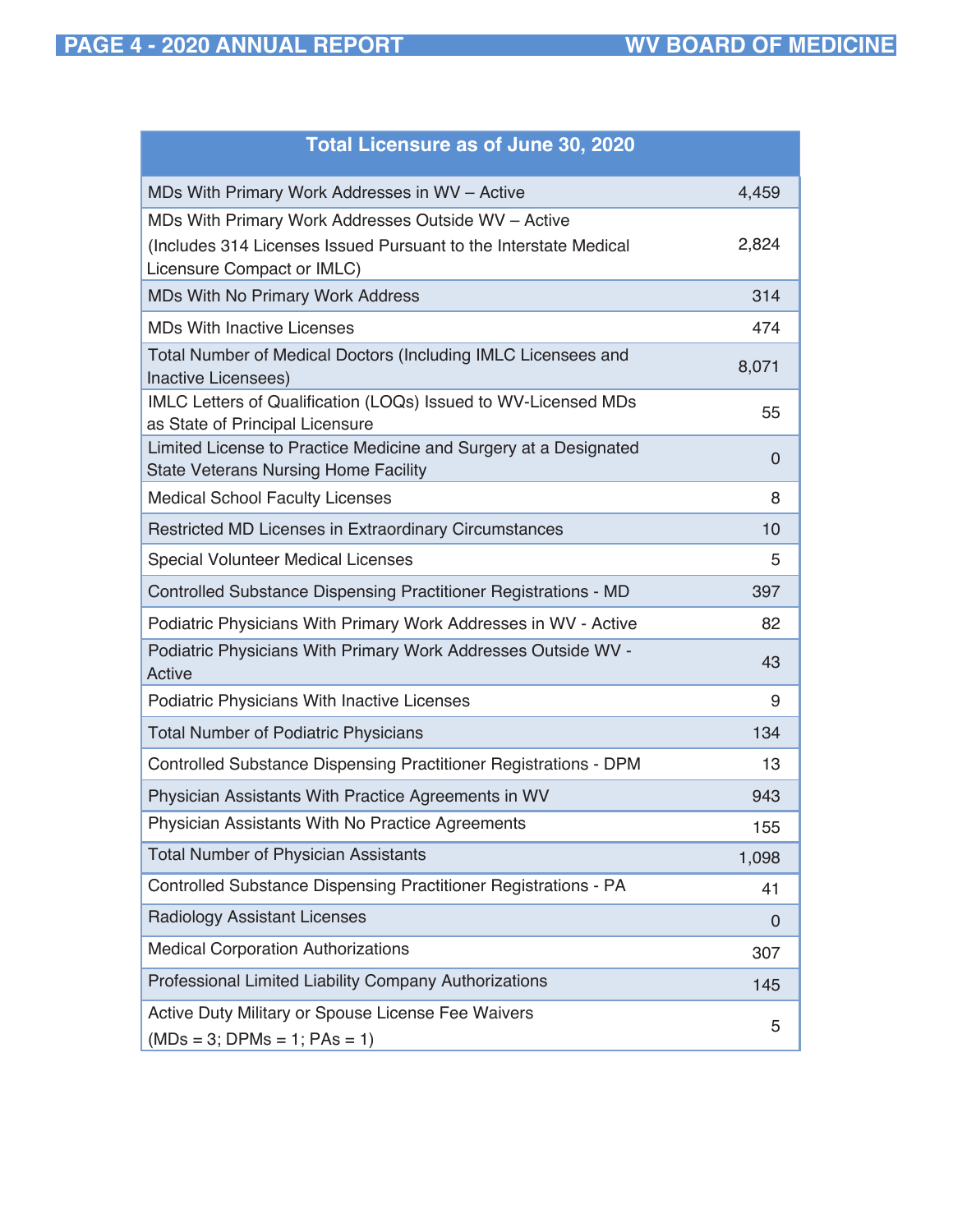## **Complaints and Investigations**

#### **MDs**

#### **DPMs**

#### **PAs**

- Many complaints allege multiple violations
- The Board also dockets cases from prior years in cases when the Board obtained an extension of time to issue a final ruling pursuant to West Virginia Code 30-1-5(c) and/ or a waiver and tolling of the time frame.

### **Receipts and Disbursements**

|                                                                             | <b>Fiscal Year 2019</b> | <b>Fiscal Year 2020</b> |
|-----------------------------------------------------------------------------|-------------------------|-------------------------|
| <b>RECEIPTS</b>                                                             |                         |                         |
| Licensure applications, registrations and renewals                          | \$1,901,580.00          | \$1,399,176.00          |
| Examination fees, if applicable                                             | \$0.00                  | \$0.00                  |
| Other fees                                                                  | \$56,716.74             | \$131,325.96            |
| Fines and penalties*                                                        | \$20,950.00             | \$17,275.00             |
| Expense reimbursements from disciplinary actions                            | \$0.00                  | \$5,587.00              |
| Grants, special appropriations or other sources of revenue not from<br>fees | \$5,000.00              | \$0.00                  |
| Total receipts                                                              | \$1,984,246.74          | \$1,553,363.96          |
| <b>DISBURSEMENTS</b>                                                        |                         |                         |
| Personal services**                                                         | \$1,161,517.91          | \$1,135,976.07          |
| Board member per diem compensation                                          | \$39,148.40             | \$43,350.60             |
| Travel expenses and automobile mileage                                      | \$30,449.40             | \$20,601.90             |
| Professional contracts                                                      | \$99,503.94             | \$57,038.39             |
| Rent                                                                        | \$169,866.24            | \$169,866.24            |
| Office supplies                                                             | \$29,222.45             | \$18,947.24             |
| Postage                                                                     | \$20,169.23             | \$20,853.31             |
| Entertainment and hosting                                                   | \$4,414.37              | \$4,736.60              |
| Insurance                                                                   | \$10,088.00             | \$10,716.00             |
| <b>Bank costs</b>                                                           | \$45,521.53             | \$35,716.77             |
| Total disbursements                                                         | \$1,609,901.47          | \$1,530,742.12          |

\* All fines and penalties are transferred to the state's General Fund.

\*\* Includes benefits.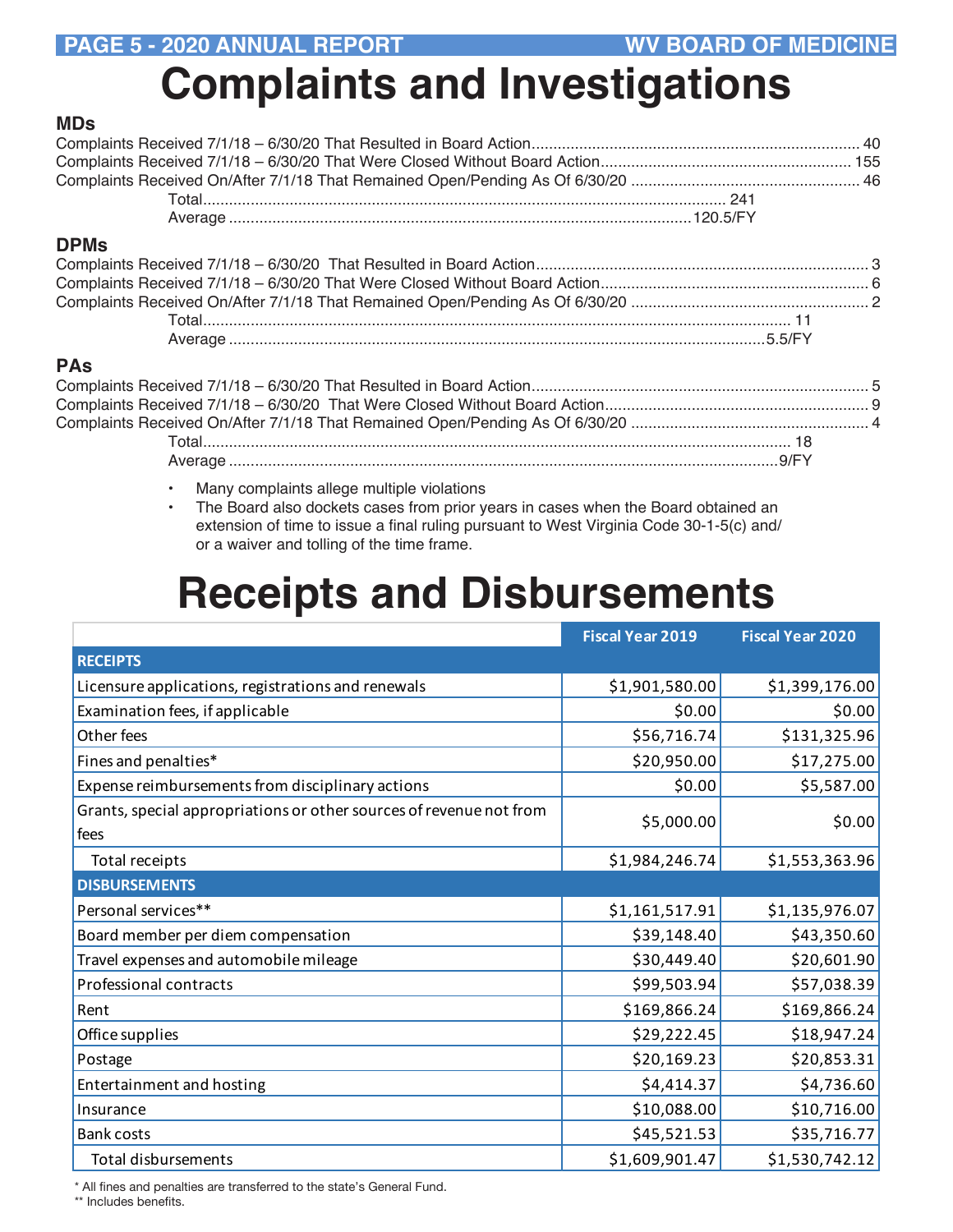### **MD Map**

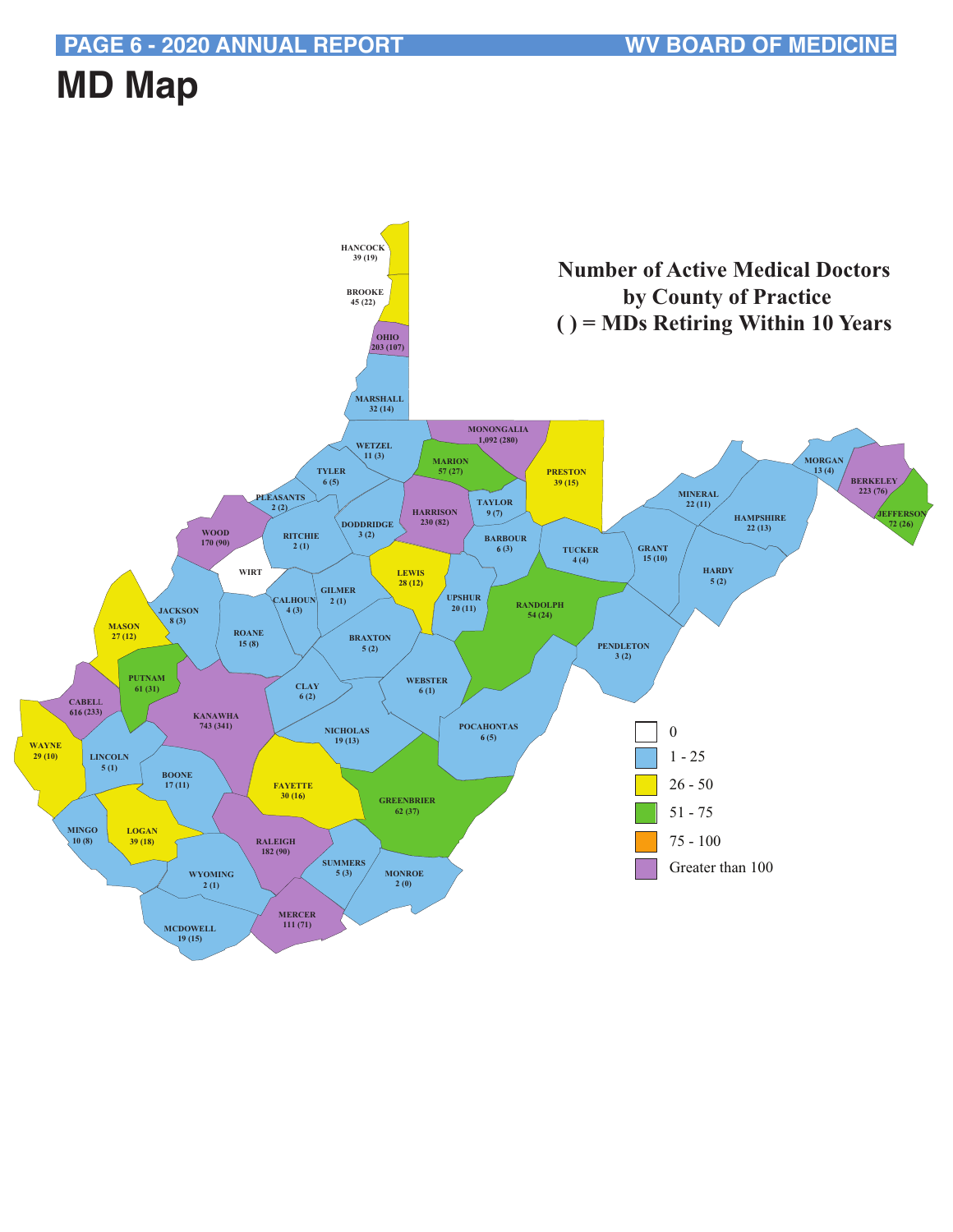### **DPM Map**